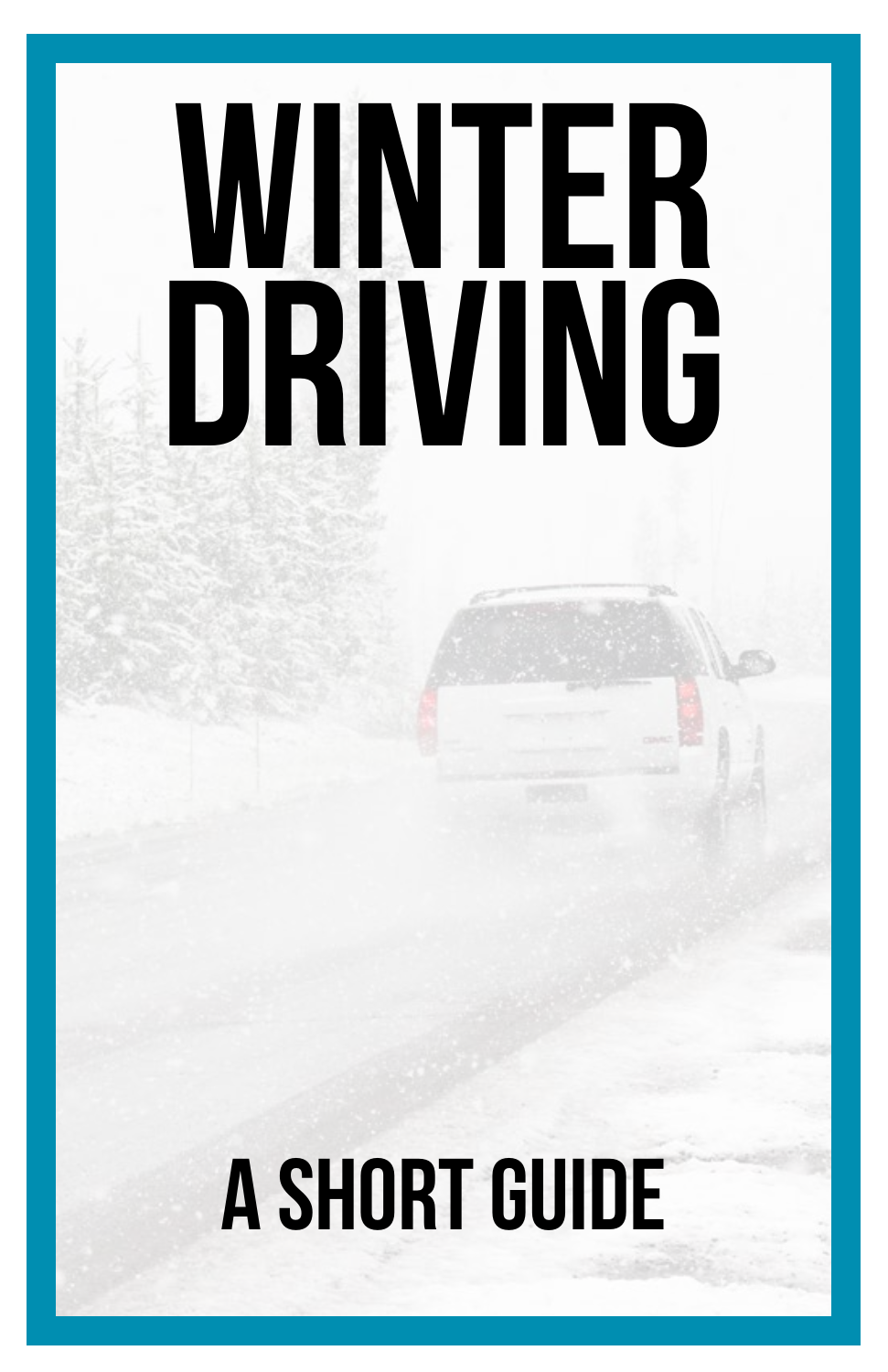## Preparing for winter

#### **There are several key elements to preparing for driving in winter weather conditions.**

- Keep your car in good working condition so that it won't break down and leave you stranded in dangerous conditions.
	- Make sure your car battery is in good condition it takes more power to start a car in cold weather.
	- Make sure that the fluids (coolant & windshield wiper fluid) are designed for cold weather - they should have antifreeze or de-icer to prevent freezing.
	- Make sure that your windshield wipers work well and can handle snow, which is heavier than rain.
	- Make sure your window defrosters work properly and that you know when and how to use them.
	- Check your tire pressure periodically as cold weather decreases tire inflation. This includes your spare tire.
	- Make sure you have the tools & knowledge to change a tire if necessary - spare tire, tire gauge, jack, lug wrench, etc.
- Check that your tires are appropriate for winter driving
	- Snow tires are the best option as they are specifically designed to provide traction in the snow.
	- Your tires should be checked to ensure that they are not worn and that the tread is still deep enough to provide traction in the snow (a minimum of 2/32 inch)

### ALL-SEASON TIRES SNOW TIRES

Normal Traction designed for normal conditions

Tread compound stiffens in cold temperatures

> Made for dry and wet conditions



Traction optimized with deeper grooves and sharp. irregular edges

Tread compound remains flexible in cold temperatures

Designed to grip snow, slush, and Ice

- Know your car take note of how it handles in various road conditions.
	- Does your car have ABS breaking?
	- Is your car front wheel drive, rear wheel drive, or all wheel drive?
	- Does your car have traction control, and can you turn it off?
- Keep your gas tank as close to full as possible in case you get stuck in traffic or stranded and need to keep the car running for longer than expected.
- Stock your car with tools to clean the snow and ice off of your car and supplies to help you survive in the case of an emergency
	- Brush, Ice Scraper, and a small or collapsible shovel
	- Sand/Litter that you can throw under the tires to help with traction if you get stuck.
	- Jumper cables, flashlights, batteries, and warning devices such as flares or emergency markers.
	- Blankets or extra coats thermal blankets pack up small and gloves.
	- Water and food (such as granola bars and non-perishable snacks) in case you're stranded for several hours.
	- Basic First Aid Kit
	- Keep your cell phone well charged in case you are stranded and need to call for help.
	- Other items that you could consider include: battery operated weather radio, hand warmers, small fire extinguisher, duct tape, spare change/cash, paper maps, tow strap, winter boots, glow sticks



A car emergency kit can help keep you safe in bad weather.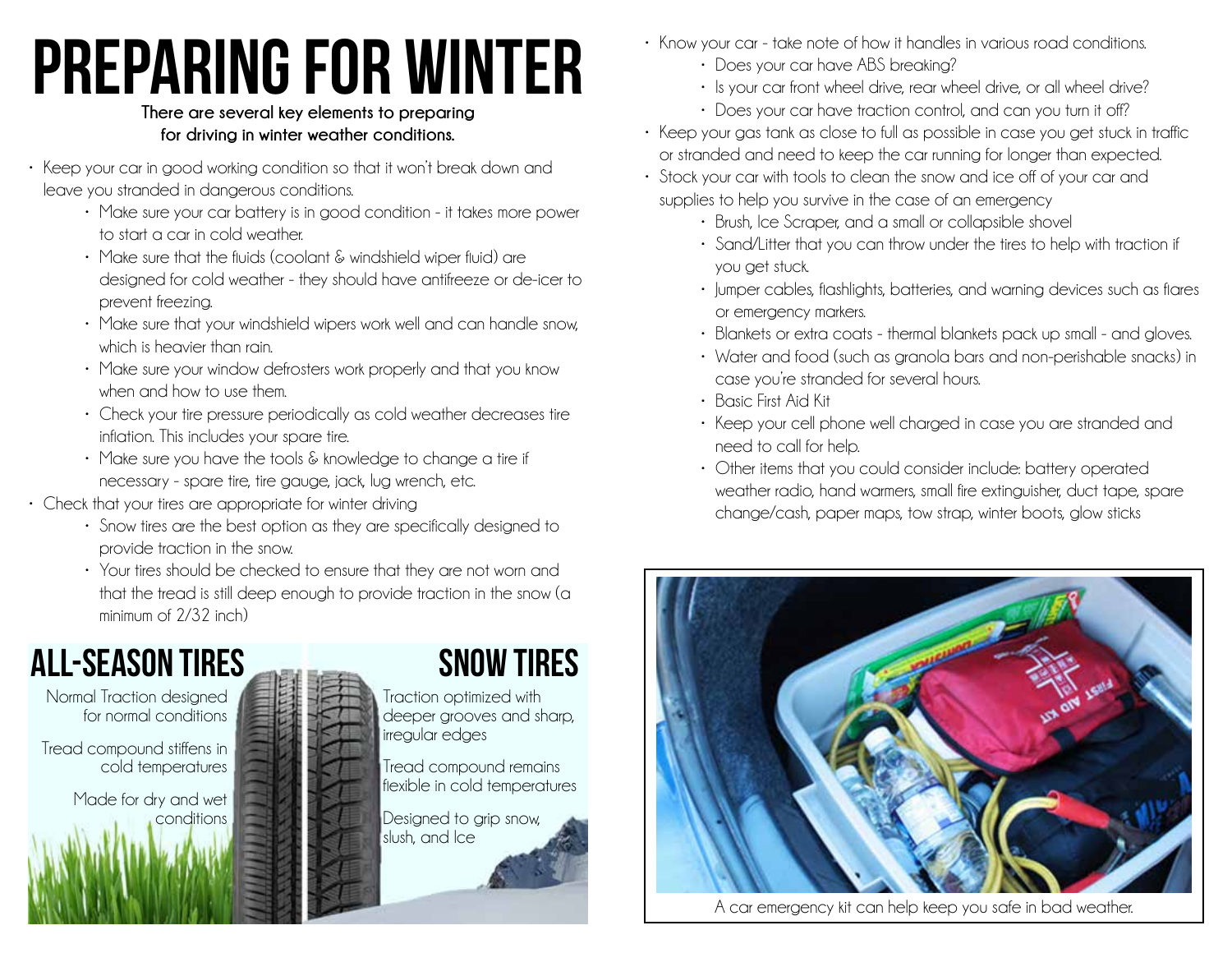## Before you go

**Once the winter weather arrives, there are several things you should do before getting in your car and driving away.** 

- Always check the weather, road conditions, and traffic before leaving. If you are not comfortable driving in the current conditions, the weather is hazardous, or the police has issued a travel warning or ban, DO NOT GO OUT. Your safety is more important than getting to work or school.
	- Know that Andrews is in an area that gets lake effect snow. This means that snow storms can happen suddenly and unpredictably. Checking the weather only gives you a general idea of what to expect. Always check out the window at what you can see.
	- Snow can even cause problems on bright sunny days the snow is an excellent reflector causing light to come not only from above but also from below. Make sure you have a pair of sunglasses in your car to help with glare.
- Make sure that you are comfortable and know how your car handles before driving on main roads or around other traffic.
	- If possible, practice stopping, starting, and turning in an empty parking lot or an empty back road so that you know how winter conditions effect the car's handling.
- Clean snow, ice, and dirt from as much as the car as possible including:
	- All windows
	- Headlights, tail lights, and any sensors (reverse or proximity sensor etc.
	- The car's roof & hood, snow on the roof can slide down over the windshield while snow on the hood can blow up into the windshield and block your view while driving. Snow can also blow off your car and impede the visibility of the other drivers around you.
- Know where you are going and multiple routes you can take to get there as your normal route may be blocked and you will need to divert.
- Leave earlier to allow time to drive safely while still arriving on-time.
- Let others know where you are going, your planned route, and your anticipated arrival time, so that they help find you if something goes wrong.
- If you have a child in a child seat, remove thick winter outerwear before fastening their restraints - thick clothing can interfere with the restraints, causing them to malfunction or work incorrectly. You can place blankets or coats on or around the child after the restraints have been fastened.



and closures. Go to: www.michigan.gov/drive







Driving a car that has not been properly cleaned is hazardous to you and the drivers around you.

Low visibility makes it harder to see hazards or vehicles. Not going out is the best and safest option in bad weather.



Heavy winter clothing can cause the safety restraints to malfunction in a child seat. Instead, dress the child in regular weight clothing, and place coats or blankets over the child after the restraints have been fastened. This also allows the child to push the blankets/coat off when the car warms up.

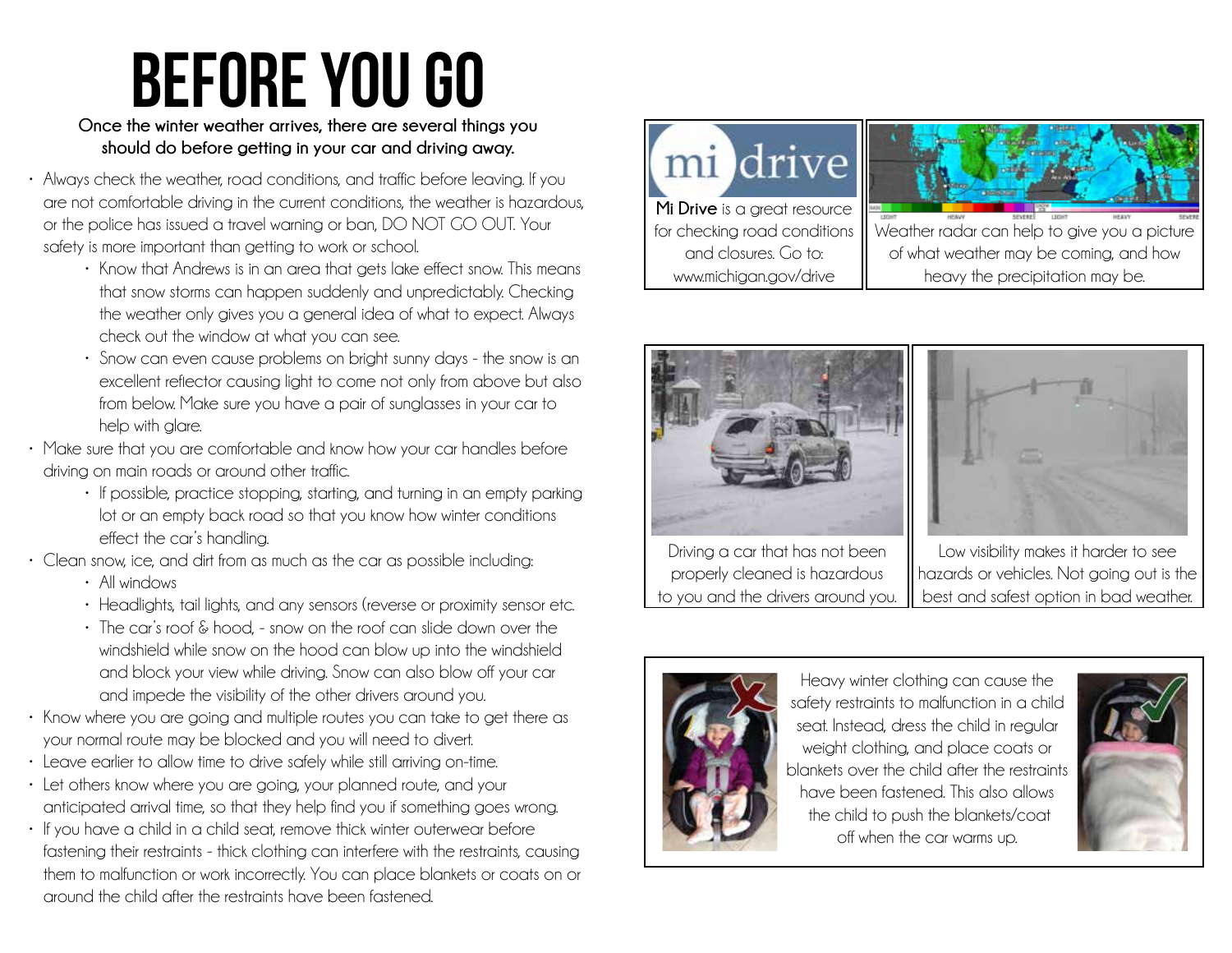### Driving

#### **Driving in winter conditions is more hazardous than clear weather. Here are some tips to help you drive safely**

- Drive with your lights on to increase your visibility to other drivers.
	- Always make sure that you headlights, brake lights, flashers, and turn signals are working properly - including on any trailers.
- Drive slowly without being a hazard to other vehicles.
- If you come across a deer in the road, know how to respond. Deer are most common around October and April.
	- Keep in mind that there are probably more deer around. Drive slowly and carefully until you have completely passed the area.
	- DO NOT SWERVE. This can cause you to slide, your car to roll, or a head-on collision with oncoming traffic.
	- Slow your car as much as possible without locking your tires.
	- You may not be able to avoid hitting the deer, however the slower you are traveling, the better your outcome.
- Increase the space between you and the vehicle in front of you. You will need the extra space if you have to stop. It can take up to 10 times longer to stop on a slippery road, and accidents can happen quickly.
- Know if your car has an anti-lock braking system (ABS), how it works, and how to use it. If it does, apply steady continuous pressure to the brake pedal when slowing down. If it does not, you may need to pump the breaks if your tires lock.

If your car has traction control, and this light flashes, or comes on, your tires have slid and traction control has been engaged to control the slide. However, do not rely on traction control, know what to do.

In slippery conditions it takes much longer to stop and so following distance should be increased from 3-5 seconds (or 3 car lengths) on dry pavement to 8-10 seconds when driving on wet, icy, or snowy pavement. 3-5 seconds 8-10 second Dry Conditions

- Avoid any sudden changes in speed or direction everything takes longer in the winter. Accelerate, brake, and turn slowly to avoid sliding.
- When passing other vehicles, remember that they also cannot stop or slow suddenly. Leave plenty of room in front of a vehicle before moving into their lane. Also remember that the bigger the vehicle, the longer it will take to stop.
- Snow plows and salting trucks are a constant in winter weather. Know how to drive around these vehicles. Remember that they often drive slower, make wide turns, drive in groups, or drive down the middle of two lanes.
	- While the road behind a snow plow is often the cleanest, and sometimes the safest place, do not crowd the truck. If you cannot see their mirrors, they cannot see you. They may also throw up debris or chunks of snow from the plow that could damage your vehicle.
	- Never drive in, through, or close to the cloud of snow thrown up by a snow plow - it can reduce your visibility to zero in less time than you can react.
	- Do not cut off or block the path of the snow plow they are often heavy vehicles that cannot stop in the same amount of space as a regular car.



Wet/Icy/Snowy Conditions Snow plows often drive in varying parts of a lane. Allow lots of space between your vehicle and a plow truck as they often make wide turns, drive slower, or drive in the middle of two lanes.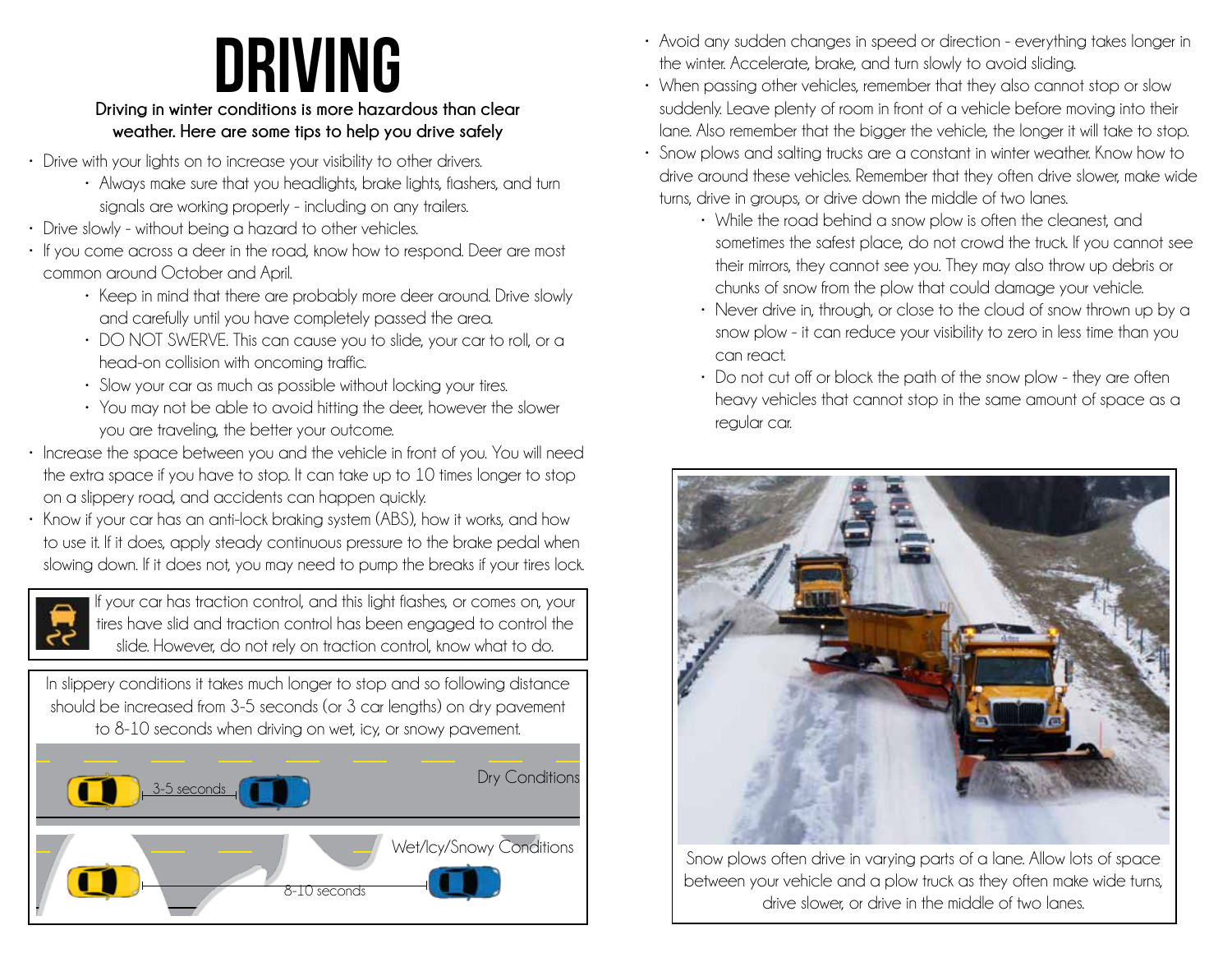### WHEN SOMETHING  $\bigcirc$  GOES WRONG We hope it never happens, but chances are that it will.

- If you are stuck in traffic or stranded in cold or wintry weather:
	- Stay with your car & don't overexert yourself
	- As far as possible, put bright markers on the antenna or windows and keep the interior light on - this will help other vehicles or rescuers to see you and help prevent vehicles from crashing into you.
	- Conserve gas by running the engine only as necessary to stay warm.
	- Make sure that the exhaust pipe is cleared of ice, snow, and debris to avoid asphyxiation.
	- Do not run the vehicle in an enclosed space.
- If you do wreck:
	- If your car is still drivable, pull off at a safe place well off the road. Encourage any other vehicles involved to do the same.
	- If you cannot move your vehicle, and there are cars still approaching or passing, stay in your vehicle. You have a better chance of surviving if you get hit while still in your vehicle than if you get hit standing on the roadway.
	- When or if there is not traffic approaching, and if possible (i.e. you aren't trapped on a bridge), get out and walk carefully as far off the roadway as possible, making sure to avoid any areas where other vehicles may slide.
	- Call 911 to report your accident, and wait for the authorities to arrive.
- If you see a wreck:
	- Do not try to stop and help, your stopped car may become a hazard to other drivers. When safe, use your phone to call 911 and report the accident. Authorities will know how to safely stop or redirect traffic.
- If you get stuck in snow
	- "Rock" the car by going forward a little, then reverse a little, then forward again. Keep repeating the process. Each time you change directions, you should move a little bit farther helping to tramp down loose snow and hopefully give you enough traction to drive out. You may need to use the shovel from your emergency kit to clear some of the snow from around the tires before this will work.
	- If there are other people around, ask them to push while you lightly apply some pressure on the accelerator.
	- You can add traction around your tires by sprinkling sand or kitty litter in front and behind the drive tires (front for front wheel drives etc.)

- Wet roads, ice, and, snow all reduce your car's traction, making it more likely that your car will slide. Avoid a slide by driving slower. If you do slide, there are some steps that you can take to correct a slide:
	- First and foremost, do not panic and DO NOT SLAM ON THE BRAKES
	- Let off the gas pedal. This will slow the car down without locking the wheels and making the slide worse.
	- Keep your eyes focused on where you want the car to go
	- Slowly and evenly turn the steering wheel in the same direction that the back of the vehicle is sliding - often called "turning into the slide".
	- Turn the wheel proportionally to how far and fast the back of the car is sliding - the bigger the slide, the more you will need to turn the wheel.
	- Know that in correcting a slide, the car may start to slide in the other direction - this is called fishtailing. Calmly repeat your actions in the other direction. This may happen several times before the car regains traction.
	- Oversteering turning the wheel too much or too fast can cause the car to fishtail dramatically or go into a full spin, so be sure to make your movements calmly and deliberately.

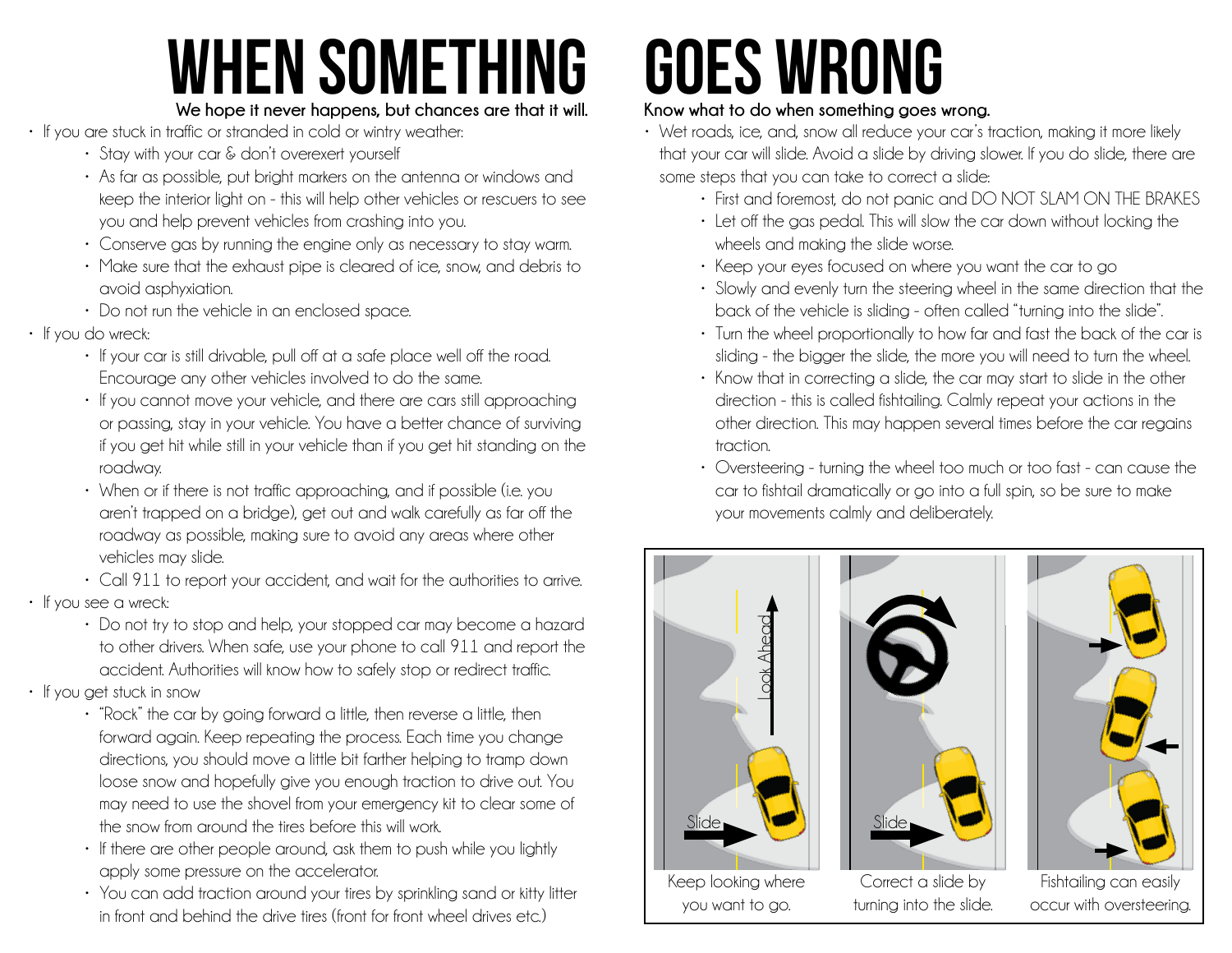### Parking

#### **While you may not think it, snow can present parking challenges.**

- When there isn't snow, take note of the parking patterns where you normally park. Are the spots perpendicular, angled, or parallel parking? If the lot gets covered with snow, you may not be able to see the lines, even if it has been plowed. Knowing the parking pattern helps you to know how to park safely.
- If you cannot see the lines you can guesstimate here the spots should be if you keep in mind the common parking dimensions.
	- In the U.S., most parking spots range from 8 to 10 feet. At Andrews, 10 feet is the standard.
	- Most vehicles average between 5.75 and 6.5 feet wide. This means that there should be 3.5-4.25 feet between you and the car you park next to. Leaving too much space between vehicles can significantly lessen the number of cars that can fit in a parking lot.
	- Try to keep your car out of the aisle by keeping your car perpendicular to the center line (you should be parked in line with the other vehicles).
	- In the case of parallel parking, park as close to the curb as you can, leaving enough space between you and the car in front of you that you can get your car out, without leaving so much space that you end up taking up two cars worth of spots.



## Danger Zones

**Some areas are more prone to ice and hazards than others. Knowing where to look for these hazards will help you to prepare.**

- **Bridges, Overpasses, & Elevated Roadways** can collect snow and ice long before the rest of the roadways and often catch drivers by surprise.
- **Steep hills** can cause hazards as the friction between the tires and the road is not strong enough to overcome the gravity pulling the car down the hill. As far as possible, you should not stop or slow when encountering a steep hill as more friction is required to start or speed up than is required to keep moving.
- **Highways & Freeways** provide dangers as sliding and loosing control is much easier at higher speeds. This can also cause accidents to quickly become bigger cars behind cannot stop in time and become part of the accident.
- **Changes in speed or direction,** such as accelerating away from a stop sign, stopping for a stoplight, or turning a corner can cause a car to slide or wheels to spin leading to the loss of control. Drivers should anticipate any changes to speed or direction and approach them slower than usual.
- **Low-traffic roads** can present hazards as they often have a buildup of snow and ice causing more possibilities of sliding or becoming stuck.
- **Tunnels** can often be damp and cold causing ice that may be hard to see. Whether can also differ from one side of the tunnel to the other which may surprise drivers who exit a tunnel and encounter a road that is suddenly covered in snow and ice.
- **Groundwater and runoff,** such as rain, melted snow, and streams can cause sheets of ice when temperatures drop.
- **Cobblestones and brick** can ice up as fast as bridges and overpasses due to the gaps in the surface that allow cold and ice to infiltrate downwards.
- Even in below-freezing temperatures, **sunshine** can cause snow or ice to melt, leaving a layer of water on top of the ice and snow that makes the roadway even more slippery than before. In addition, **drops in temperatures** after a bright sun or above-freezing temperatures can cause snow and ice melt to refreeze making large sheets of ice that are much more slippery and hazardous.